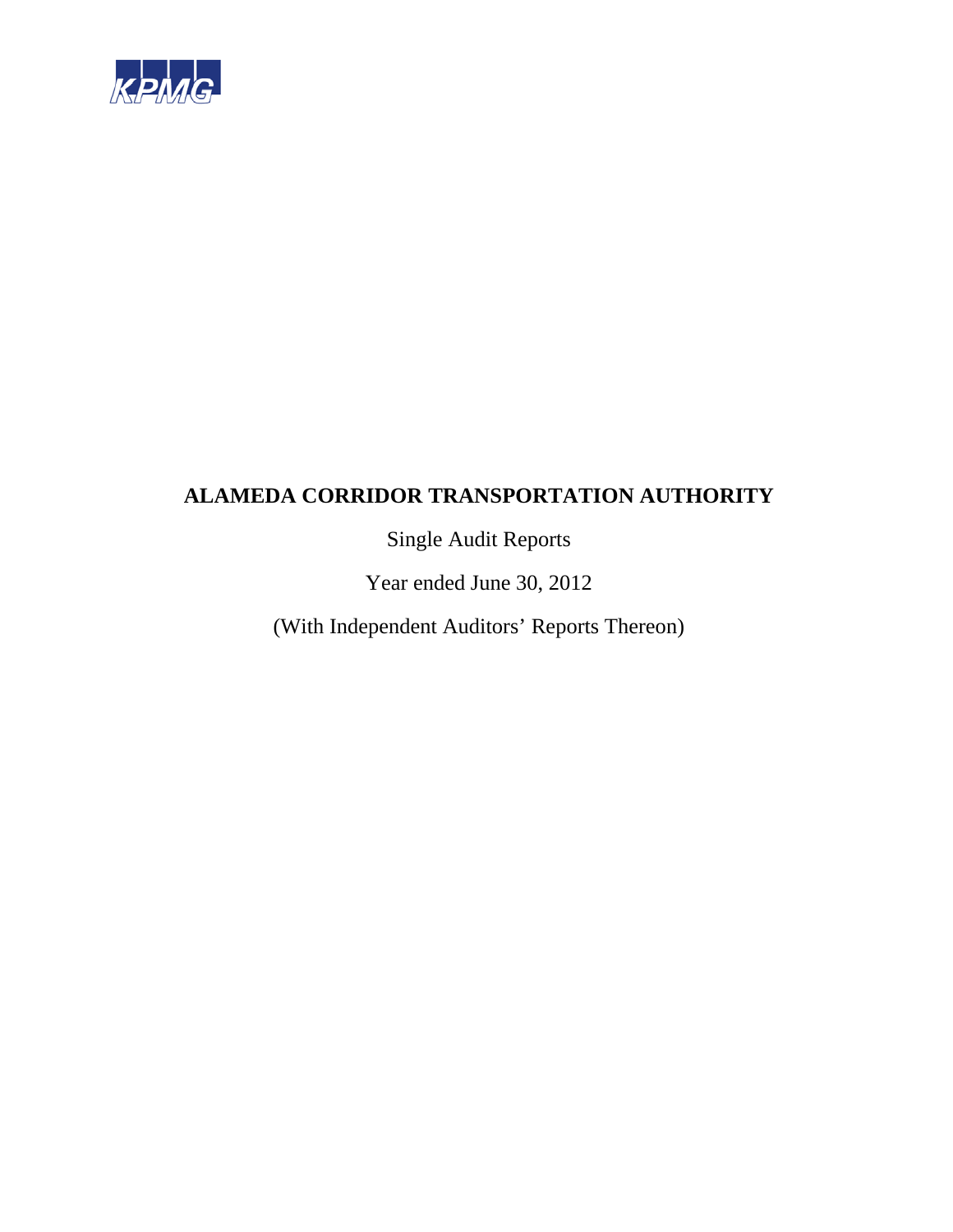# **Table of Contents**

|                                                                                                                                                                                                                          | Page |
|--------------------------------------------------------------------------------------------------------------------------------------------------------------------------------------------------------------------------|------|
| Independent Auditors' Report on Internal Control over Financial Reporting and on Compliance<br>and Other Matters Based on an Audit of Financial Statements Performed in accordance with<br>Government Auditing Standards |      |
| Independent Auditors' Report on Compliance with Requirements That Could Have a Direct and<br>Material Effect on Each Major Program and on Internal Control over Compliance in<br>Accordance with OMB Circular A-133      | 3    |
| Schedule of Expenditures of Federal Awards                                                                                                                                                                               | 5    |
| Notes to Schedule of Expenditures of Federal Awards                                                                                                                                                                      | 6    |
| Schedule of Findings and Questioned Costs                                                                                                                                                                                |      |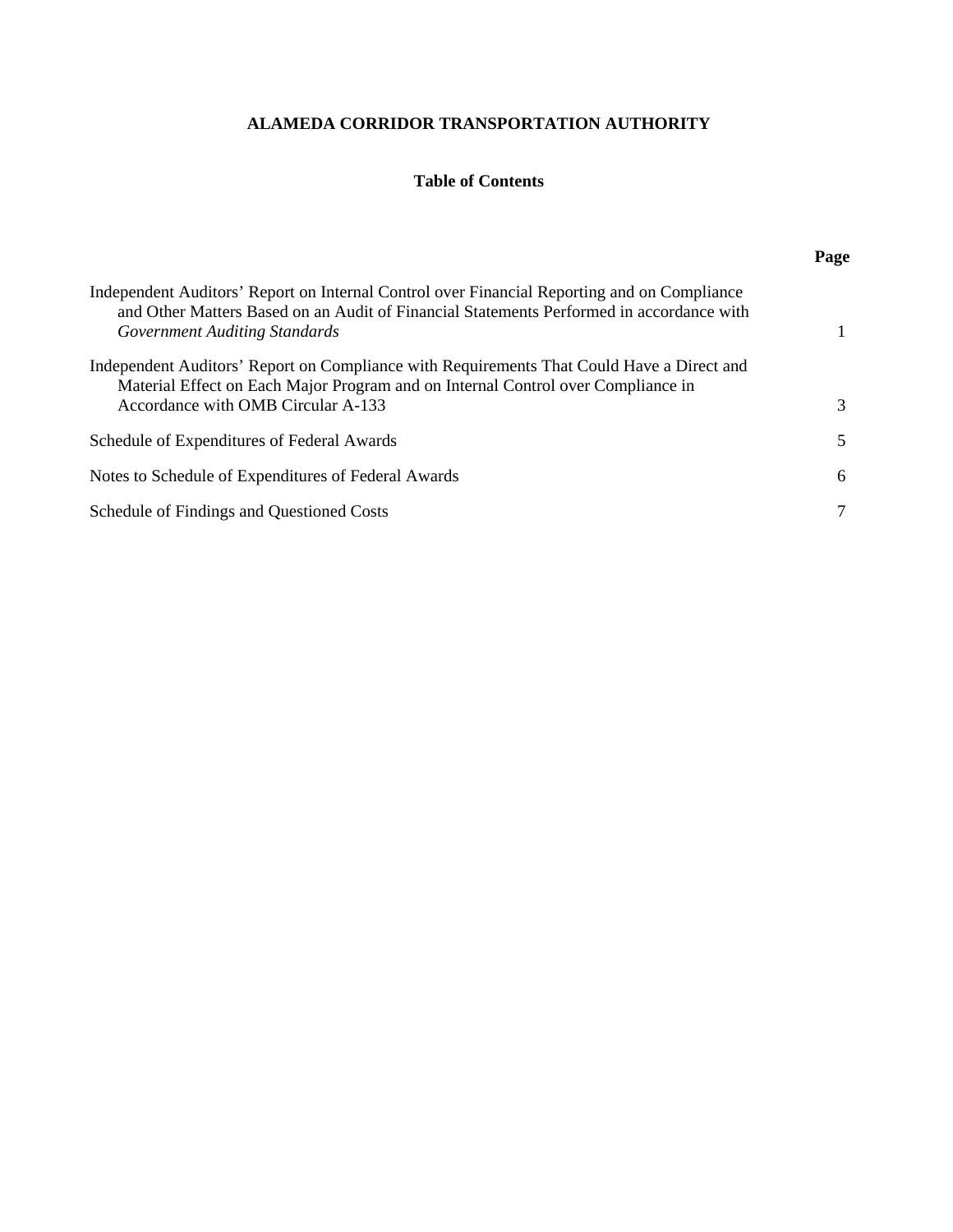

**KPMG LLP**  Suite 700 20 Pacifica Irvine, CA 92618-3391

# **Independent Auditors' Report on Internal Control over Financial Reporting and on Compliance and Other Matters Based on an Audit of Financial Statements Performed in accordance with** *Government Auditing Standards*

The Governing Board Alameda Corridor Transportation Authority:

We have audited the basic financial statements of the Alameda Corridor Transportation Authority (the Authority) as of and for the year ended June 30, 2012, and have issued our report thereon dated November 1, 2012. We conducted our audit in accordance with auditing standards generally accepted in the United States of America and the standards applicable to financial audits contained in *Government Auditing Standards*, issued by the Comptroller General of the United States.

## **Internal Control over Financial Reporting**

Management of the Authority is responsible for establishing and maintaining effective internal control over financial reporting. In planning and performing our audit, we considered the Authority's internal control over financial reporting as a basis for designing our auditing procedures for the purpose of expressing our opinion on the basic financial statements, but not for the purpose of expressing an opinion on the effectiveness of the Authority's internal control over financial reporting. Accordingly, we do not express an opinion on the effectiveness of the Authority's internal control over financial reporting.

A deficiency in internal control over financial reporting exists when the design or operation of a control does not allow management or employees, in the normal course of performing their assigned functions, to prevent, or detect and correct, misstatements on a timely basis. A material weakness is a deficiency, or combination of deficiencies, in internal control over financial reporting, such that there is a reasonable possibility that a material misstatement of the entity's financial statements will not be prevented, or detected and corrected, on a timely basis.

Our consideration of internal control over financial reporting was for the limited purpose described in the first paragraph of this section and was not designed to identify all deficiencies in internal control over financial reporting that might be deficiencies, significant deficiencies, or material weaknesses. We did not identify any deficiencies in internal control over financial reporting that we consider to be material weaknesses, as defined above.

#### **Compliance and Other Matters**

As part of obtaining reasonable assurance about whether the Authority's basic financial statements are free of material misstatement, we performed tests of its compliance with certain provisions of laws, regulations, contracts, and grant agreements, noncompliance with which could have a direct and material effect on the determination of financial statement amounts. However, providing an opinion on compliance with those provisions was not an objective of our audit, and accordingly, we do not express such an opinion. The results of our tests disclosed no instances of noncompliance or other matters that are required to be reported under *Government Auditing Standards*.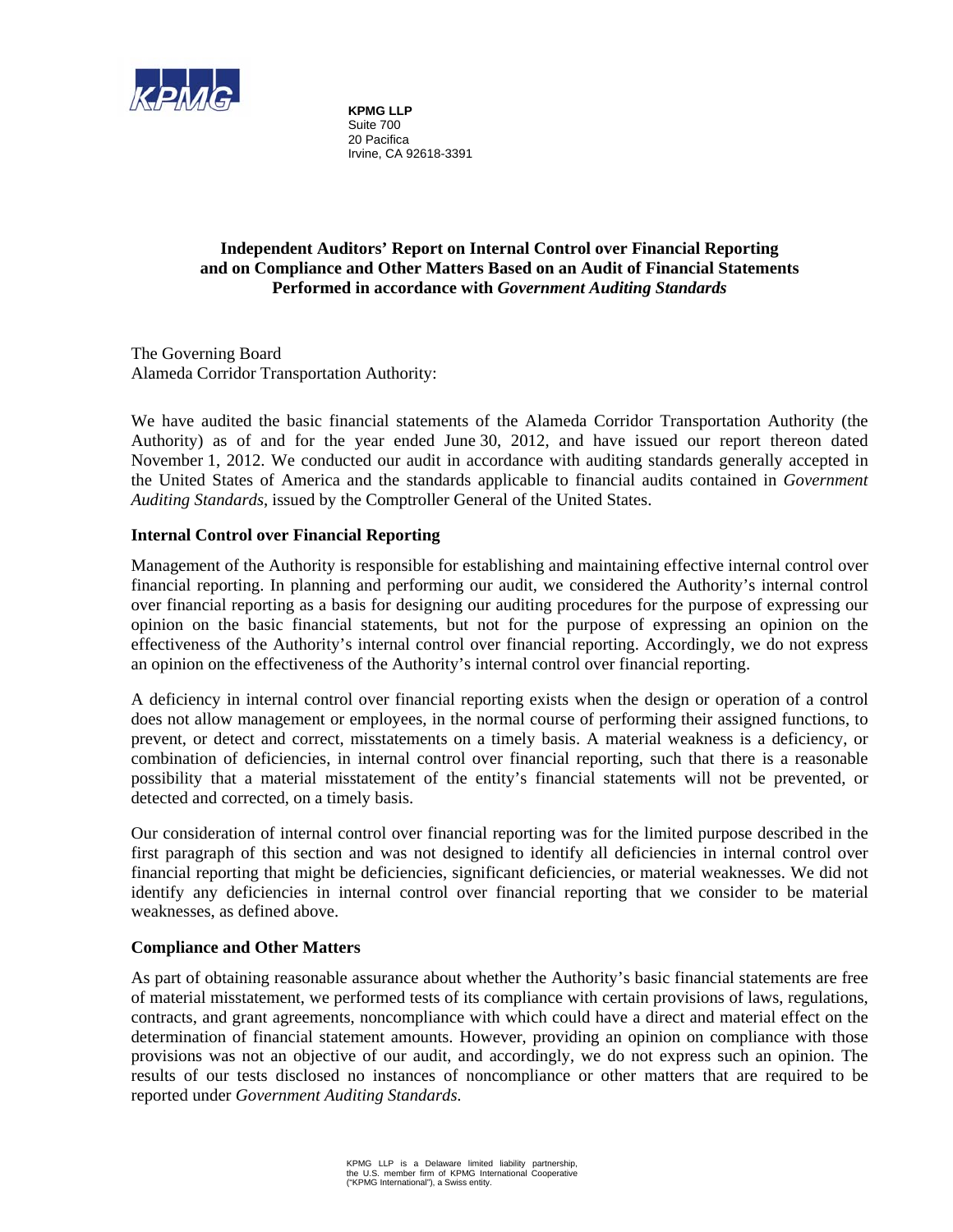

This report is intended solely for the information and use of management, the governing board, and others within the Authority, as well as federal awarding agencies and pass-through entities, and is not intended to be and should not be used by anyone other than these specified parties.

KPMG LLP

November 1, 2012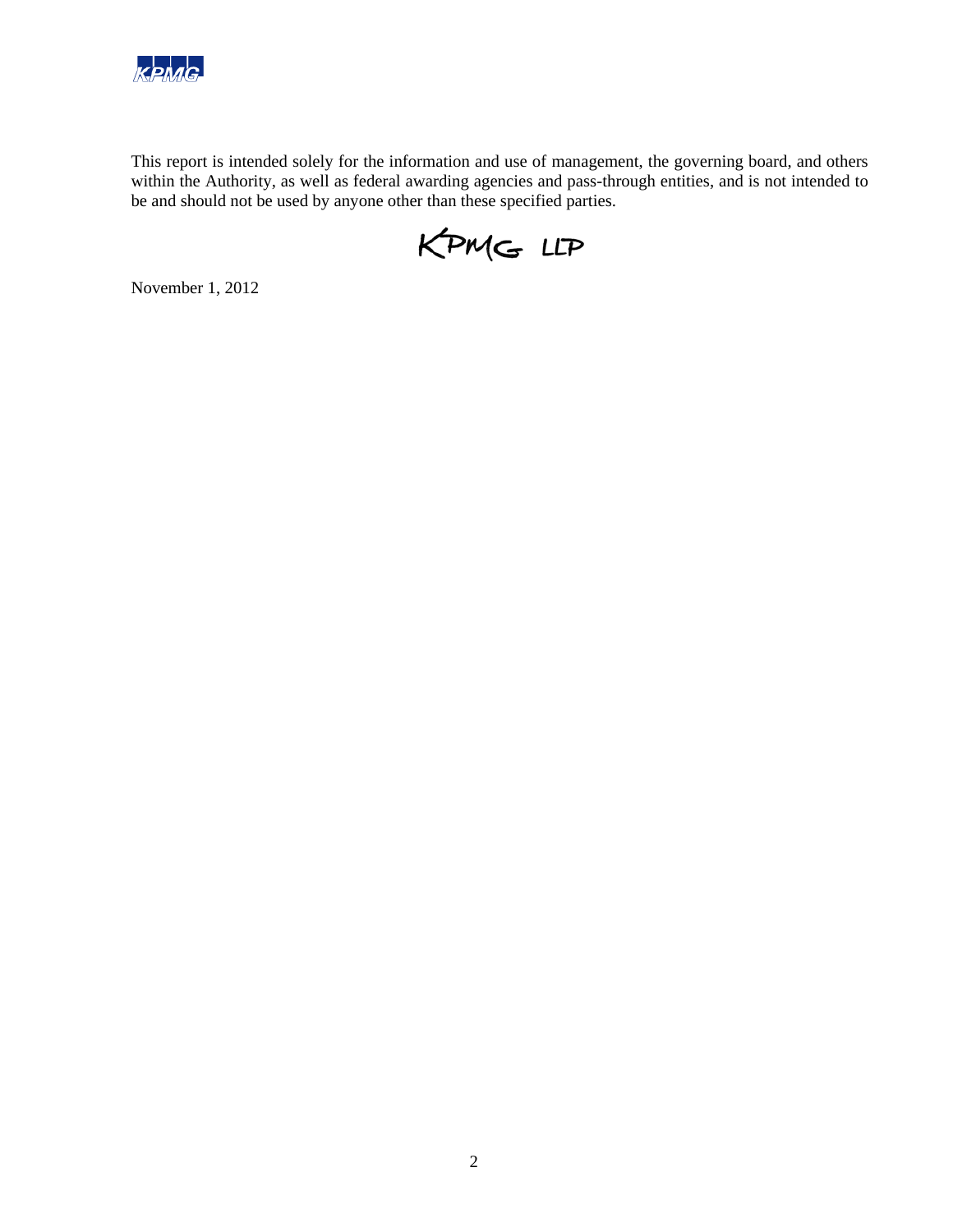

**KPMG LLP**  Suite 700 20 Pacifica Irvine, CA 92618-3391

# **Independent Auditors' Report on Compliance with Requirements That Could Have a Direct and Material Effect on Each Major Program and on Internal Control over Compliance in Accordance with OMB Circular A-133**

The Governing Board Alameda Corridor Transportation Authority:

#### **Compliance**

We have audited the Alameda Corridor Transportation Authority's (the Authority) compliance with the types of compliance requirements described in the U.S. Office of Management and Budget (OMB) *Circular A-133 Compliance Supplement* that could have a direct and material effect on the Authority's major federal program for the year ended June 30, 2012. The Authority's major federal program is identified in the summary of auditor's results section of the accompanying schedule of findings and questioned costs. Compliance with the requirements of laws, regulations, contracts, and grants applicable to each of its major federal programs is the responsibility of the Authority's management. Our responsibility is to express an opinion on the Authority's compliance based on our audit.

We conducted our audit of compliance in accordance with auditing standards generally accepted in the United States of America; the standards applicable to financial audits contained in *Government Auditing Standards,* issued by the Comptroller General of the United States; and OMB Circular A-133, *Audits of States, Local Governments, and Non-Profit Organizations*. Those standards and OMB Circular A-133 require that we plan and perform the audit to obtain reasonable assurance about whether noncompliance with the types of compliance requirements referred to above that could have a direct and material effect on a major federal program occurred. An audit includes examining, on a test basis, evidence about the Authority's compliance with those requirements and performing such other procedures as we considered necessary in the circumstances. We believe that our audit provides a reasonable basis for our opinion. Our audit does not provide a legal determination of the Authority's compliance with those requirements.

In our opinion, the Alameda Corridor Transportation Authority complied, in all material respects, with the compliance requirements referred to above that could have a direct and material effect on each of its major federal programs for the year ended June 30, 2012.

#### **Internal Control over Compliance**

Management of the Authority is responsible for establishing and maintaining effective internal control over compliance with the requirements of laws, regulations, contracts, and grants applicable to federal programs. In planning and performing our audit, we considered the Authority's internal control over compliance with the requirements that could have a direct and material effect on a major federal program to determine the auditing procedures for the purpose of expressing our opinion on compliance and to test and report on internal control over compliance in accordance with OMB Circular A-133, but not for the purpose of expressing an opinion on the effectiveness of internal control over compliance. Accordingly, we do not express an opinion on the effectiveness of the Authority's internal control over compliance.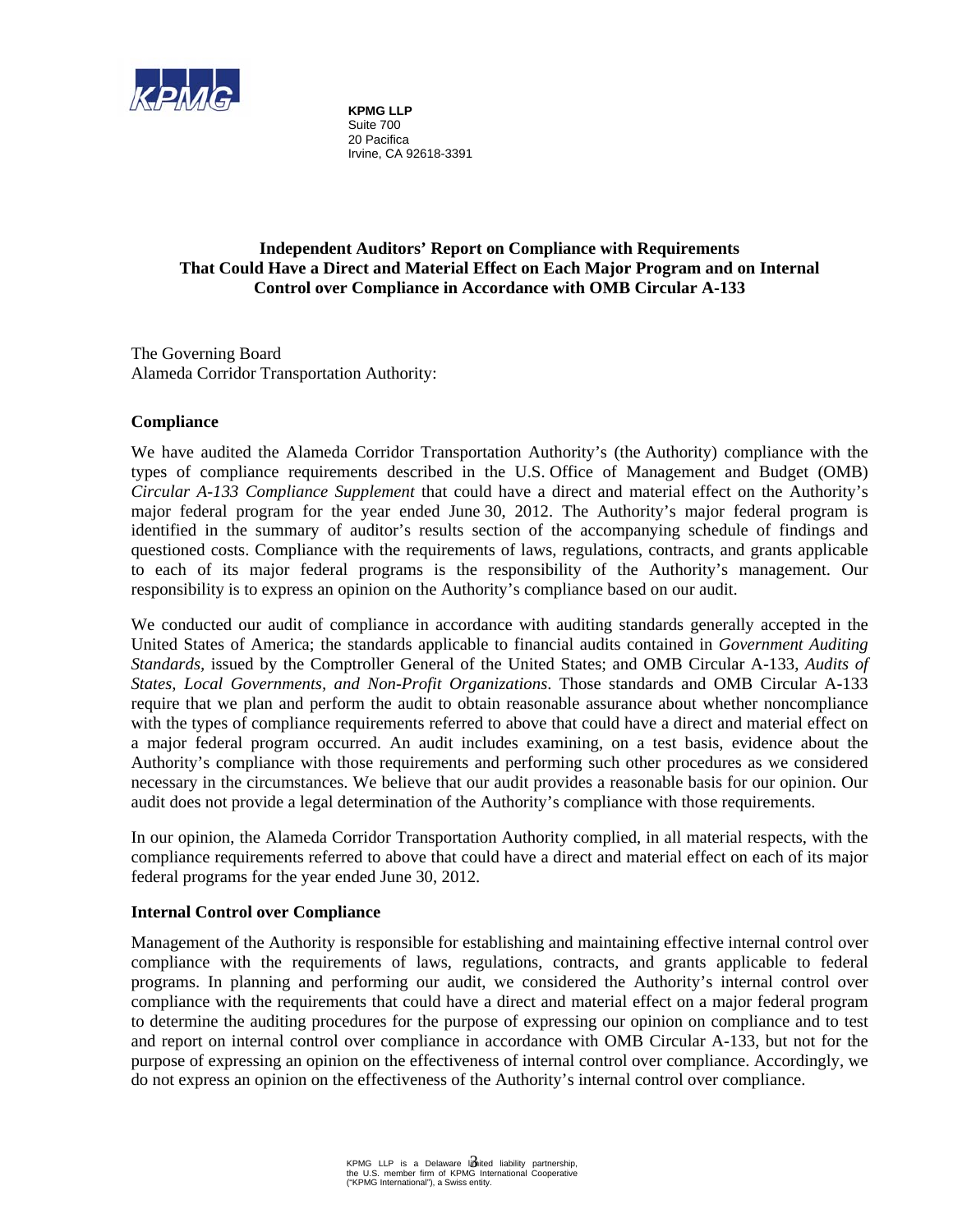

A deficiency in internal control over compliance exists when the design or operation of a control over compliance does not allow management or employees, in the normal course of performing their assigned functions, to prevent, or detect and correct, noncompliance with a type of compliance requirement of a federal program on a timely basis. A material weakness in internal control over compliance is a deficiency, or combination of deficiencies, in internal control over compliance, such that there is a reasonable possibility that material noncompliance with a type of compliance requirement of a federal program will not be prevented, or detected and corrected, on a timely basis.

Our consideration of internal control over compliance was for the limited purpose described in the first paragraph of this section and was not designed to identify all deficiencies in internal control over compliance that might be deficiencies, significant deficiencies, or material weaknesses. We did not identify any deficiencies in internal control over compliance that we consider to be material weaknesses, as defined above.

## **Schedule of Expenditures of Federal Awards**

We have audited the basic financial statements of the Authority as of and for the year ended June 30, 2012, and have issued our report thereon dated November 1, 2012, which contained an unqualified opinion on those financial statements. Our audit was conducted for the purpose of forming an opinion on the financial statements that collectively comprise the Authority's basic financial statements. We have not performed any procedures with respect to the audited financial statements subsequent to November 1, 2012. The accompanying schedule of expenditures of federal awards is presented for purposes of additional analysis as required by OMB Circular A-133 and is not a required part of the basic financial statements. Such information is the responsibility of management and was derived from and relates directly to the underlying accounting and other records used to prepare the basic financial statements. The information has been subjected to the auditing procedures applied in the audit of the basic financial statements and certain additional procedures, including comparing and reconciling such information directly to the underlying accounting and other records used to prepare the basic financial statements or to the financial statements themselves, and other additional procedures in accordance with auditing standards generally accepted in the United States of America. In our opinion, the schedule of expenditure of federal awards is fairly stated in all material respects in relation to the basic financial statements as a whole.

This report is intended solely for the information and use of the Authority's governing board, the audit committee, management, and federal awarding agencies and pass-through entities, and is not intended to be and should not be used by anyone other than these specified parties.

KPMG LLP

November 1, 2012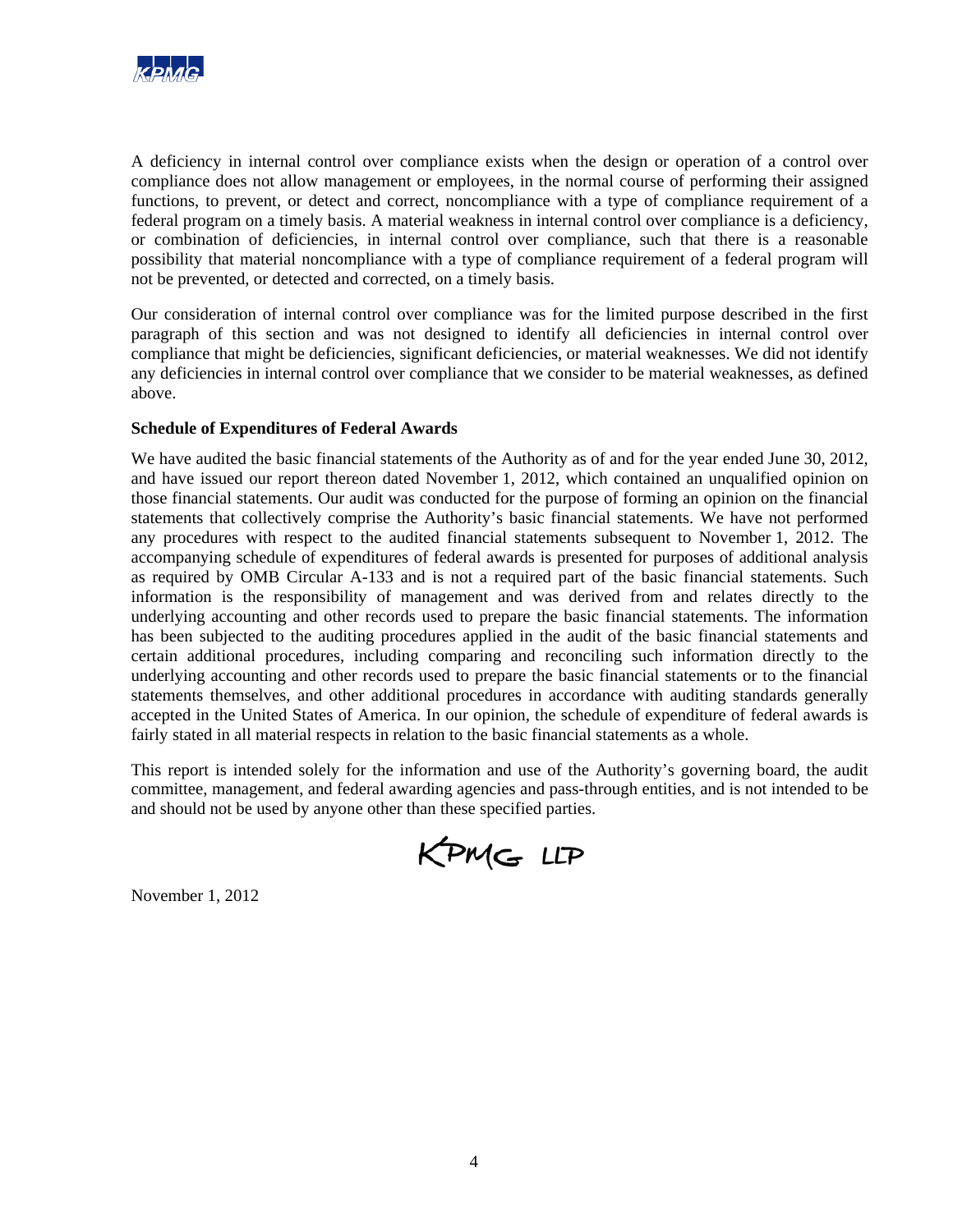Schedule of Expenditures of Federal Awards

Year ended June 30, 2012

| <b>Federal agency/Program title</b>                    | Catalog of<br>Federal<br><b>Domestic</b><br><b>Assistance</b><br>number | Grant/<br>Cooperative<br>agreement<br>numbers | Federal<br>expenditures/<br>disbursements |
|--------------------------------------------------------|-------------------------------------------------------------------------|-----------------------------------------------|-------------------------------------------|
| U.S. Department of Transportation:                     |                                                                         |                                               |                                           |
| <b>Highway Planning and Construction</b>               | 20.205                                                                  | $07 - 6246R$                                  | \$<br>772,510                             |
| Passed through the California Department of            |                                                                         |                                               |                                           |
| Transportation:                                        |                                                                         | $07-4914$ and                                 |                                           |
| <b>Highway Planning and Construction</b>               | 20.205                                                                  | 07-4872                                       | 1,701,362                                 |
| <b>Total Highway Planning and Construction Cluster</b> |                                                                         |                                               | 2,473,872                                 |
| Total expenditures of federal awards                   |                                                                         |                                               | \$<br>2,473,872                           |
|                                                        |                                                                         |                                               |                                           |

See accompanying notes to schedule of expenditures of federal awards and accompanying independent auditors' report on compliance with requirements that could have a direct and material effect on each major program and on internal control over compliance in accordance with OMB Circular A-133.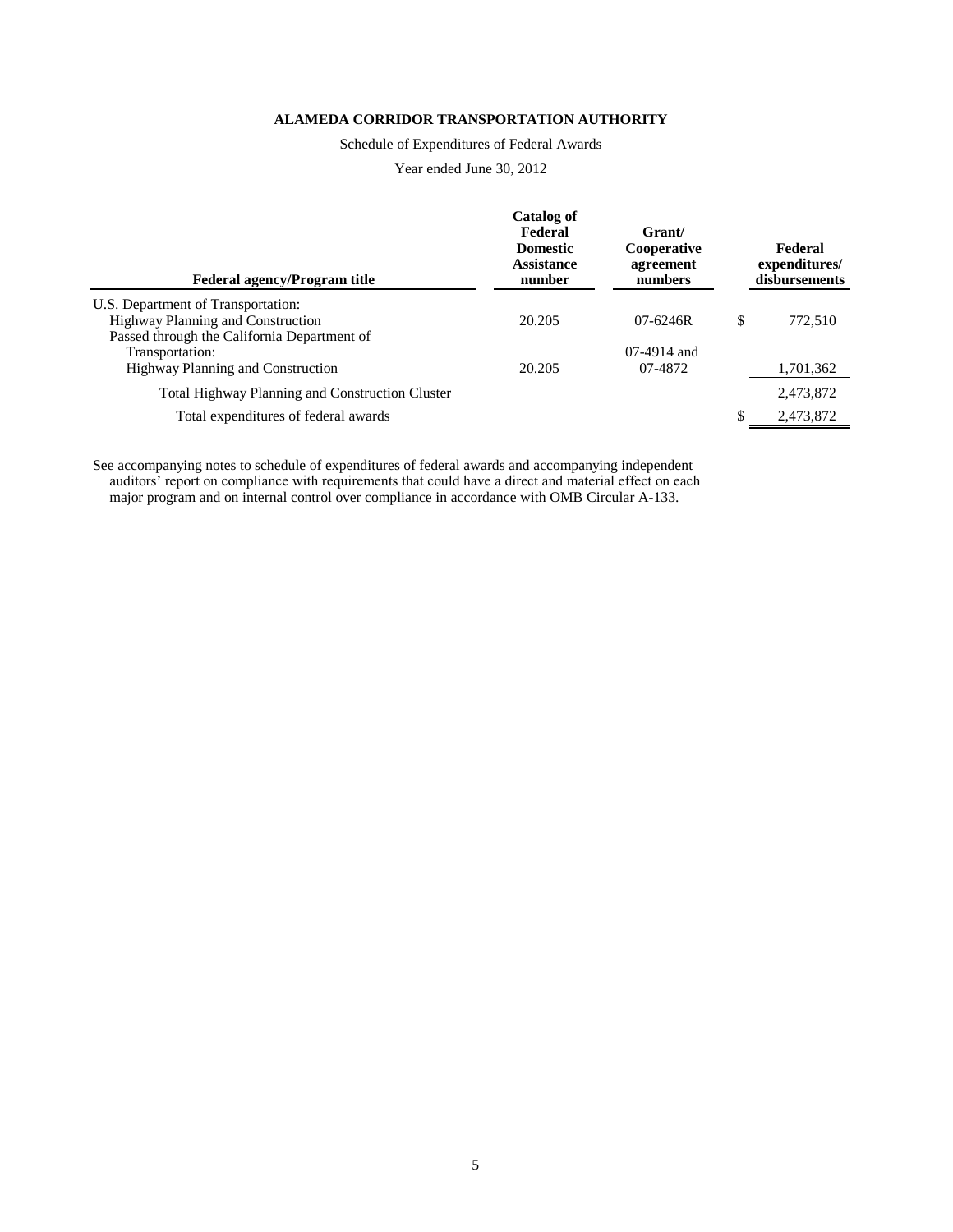Notes to Schedule of Expenditures of Federal Awards

Year ended June 30, 2012

#### **(1) General**

The accompanying schedule of expenditures of federal awards presents the activity of all federal awards programs of the Alameda Corridor Transportation Authority (the Authority).

#### **(2) Basis of Accounting**

The accompanying schedule of expenditures of federal awards is presented using the accrual basis of accounting, which is described in note 2 to the basic financial statements of the Authority as of and for the year ended June 30, 2012.

#### **(3) Relationship to Federal Financial Reports**

Amounts reported in the accompanying schedule of expenditures of federal awards agree with the amounts reported in the related federal financial reports.